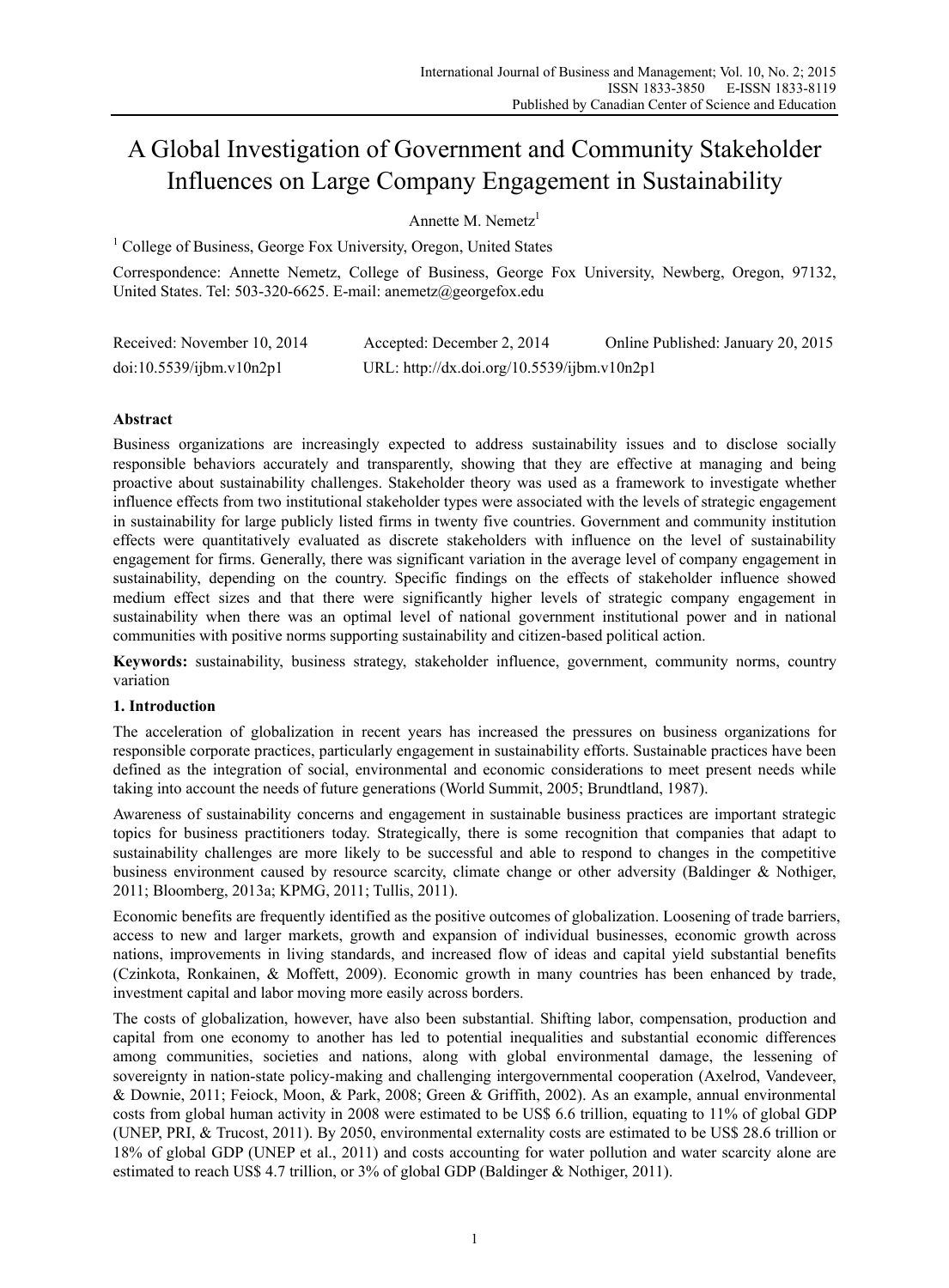Sustainability issues affect all sectors of society, including businesses, governments, non-profit organizations, communities, nations, and individuals. Business organizations, however, contribute substantially to the problems of sustainability. For example, the cost of environmental damage caused by 3,000 of the largest publicly-listed companies across the globe in 2008 was estimated to be US\$ 2.15 trillion, or nearly 33% of the total environmental externality costs. Five industry sectors--electricity; oil and gas producers; industrial metals and mining; food producers; construction and materials--were identified as responsible for 58% of the costs (UNEP et al., 2011).

Sustainability issues may be addressed in business organizations through mandatory legal requirements or by voluntary efforts. Mandatory regulatory legal requirements, such as minimum pollution control standards or minimum labor conditions, have been promulgated in many countries to address sustainability issues, however, legal regulations vary substantially by country, and, for some countries exist only marginally (Esty & Porter, 2005). Internationally, treaty commitments by nations with respect to sustainability issues are typically dependent on voluntary compliance by the individual countries, with national sovereignty usually holding primacy (Axelrod et al., 2011). The distinctions of mandatory compliance are critical because of the variability in actions that business organizations may make in response to government-supported requirements or incentives toward sustainability challenges.

Voluntary sustainability initiatives undertaken by business organizations are typically characterized as falling under the aegis of corporate social responsibility (CSR) that may be defined as "actions that appear to further some social good, beyond the interests of the firm and that which is required by law (McWilliams & Siegel, 2000, p.117)." Increasingly, business organizations are expected to take into account not only profit-making capabilities in global markets but also to be responsible and transparent about their engagement in social and environmental sustainability concerns (Berman, Wicks, Kotha, & Jones, 1999; Brammer, Millington, & Rayton, 2007; Donaldson & Preston, 1995; Garriga & Mele, 2004; KPMG, 2011; Tichy, McGill, & St. Clair, 1997; Woods & Lodgson, 2002).

With the ascending strategic importance of sustainability for business organizations, there is merit in understanding what may influence a firm to engage in or improve sustainability efforts. Stakeholders have been identified broadly as potential influencers impacting strategic decisions, and, more specifically, as potential influencers of engagement in corporate social responsibility, and may include shareholders, interest groups, customers, employees, environment, suppliers, public interest groups, media and institutionally-based stakeholders, such as governments and communities (Blowfield, 2005; Brammer et al., 2007; Clarkson, 1995; Dimaggio & Powell, 1991; Doh & Guay, 2006; Donaldson & Preston, 1995; R. Freeman, 2010; R. Freeman et al., 2013; R. Freeman, 1984; Frooman & Murrell, 2005; Frooman, 1999; Hendry, 2005; Turker, 2009; Winn, 2001).

The intent of this study was to empirically investigate whether there was an association between stakeholder influence and company sustainability outcomes by testing the impact of the strength of national government regulatory environments and national community norms regarding sustainability and citizen-based political action. Differences in government and community stakeholder influences by country were hypothesized to impact the levels of engagement in sustainability for large, publicly listed companies.

The theoretical purpose of this study was to contribute further evidence supporting stakeholder theory and to open additional pathways for studying the influence of stakeholders and other influences on corporate social responsibility. Deeper understanding of the factors that influence firm engagement in corporate social responsibility, particularly sustainability initiatives, may prove to be beneficial for practical insights on business practices for stakeholder responsiveness and engagement; for stakeholder influence strategies in corporate engagement; for effective government policy formulation with respect to sustainability; and for the development of community advocacy strategies for sustainability.

# **2. Review of Literature**

Empirical studies of corporate social responsibility and/or stakeholder theory have largely focused on the strategic or financial advantages for corporations to engage in socially responsible behavior. Results of financial studies have been mixed, showing positive, negative or limited direct linkages between corporate social responsibility and financial performance (Abbott, Walter & Monsen, 1979; Alexander & Buchholz, 1978; Aupperle, Carroll, & Hatfield, 1985; Berman et al., 1999; Blowfield, 2005; Cochran & Wood, 1984; Coffey & Fryxell, 1991; de-los-Ángeles Gil-Estallo, Giner-de-la-Fuente, & Gríful-Miquela, 2008; Garcia-Castro, Arino, & Canela, 2010; Griffin & Mahon, 1997; Hillman & Keim, 2001; Margolis & Walsh, 2003; McWilliams & Siegel, 2000; Peloza, 2009; Post, Preston, & Sachs, 2002; Roman, Hayibor, & Agle, 1999; Ullmann, 1985; Waddock &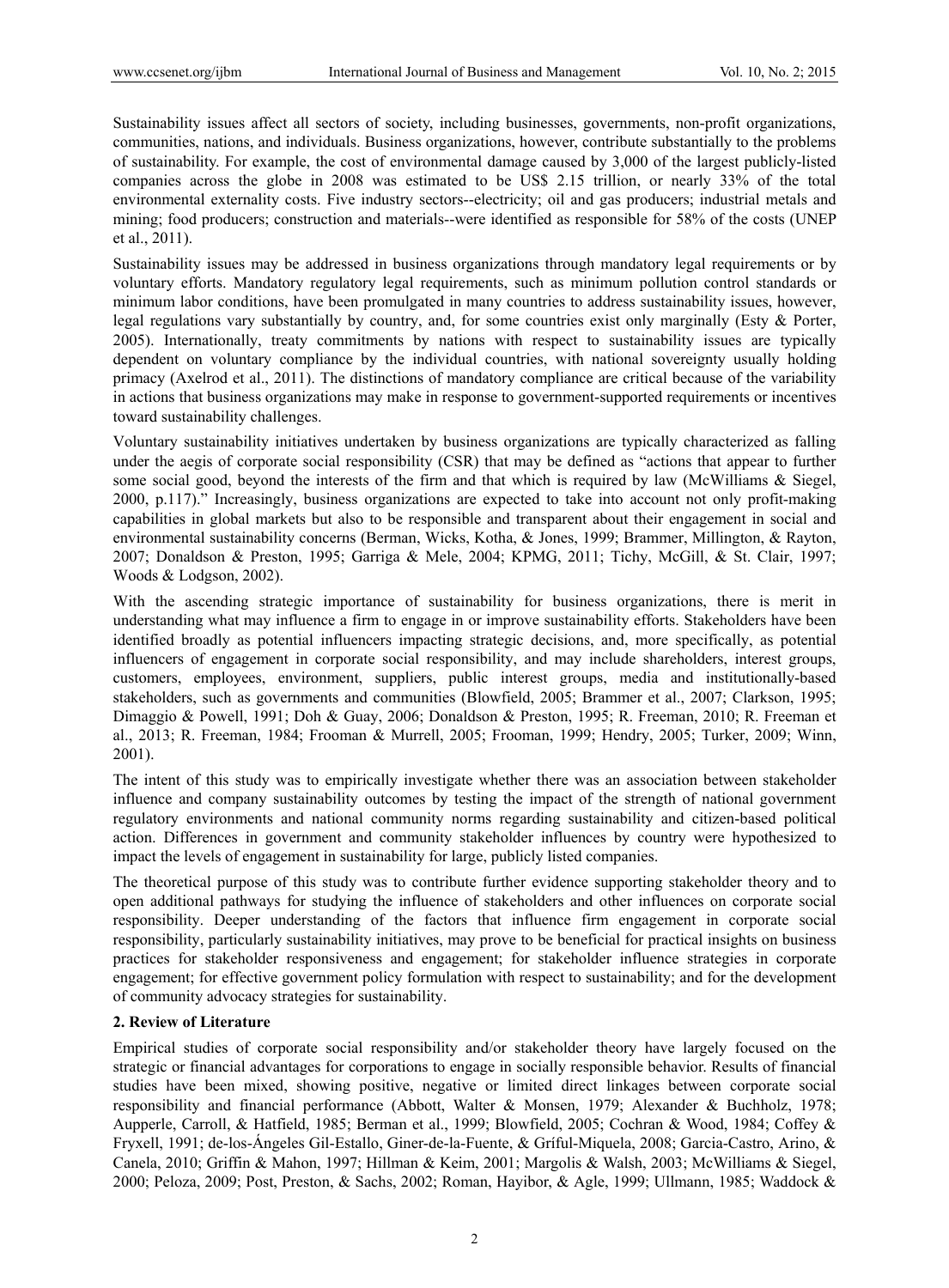Graves, 1997). Another approach has been to investigate the relationship of corporate social responsibility to corporate performance through strategic factors such as improvements in customer relations, corporate reputation, social impact of product design, and employee satisfaction and retention (Brammer et al., 2007; Gauthier, 2005; Luo & Bhattacharya, 2006; Murillo & Lozano, 2006; Puncheva, 2008) and country-specific or variation by country of corporate social responsibility is a third stream of empirical research (Baughn, Bodie, & Mcintosh, 2007; Gjolberg, 2009; Husted & Allen, 2006, 2007; Poddi et al., 2009; Turker, 2009; Waldman et al., 2006)

Stakeholder theory has been proposed as an alternative to shareholder-based theories with a core thesis that organizations should be managed in the interest of all stakeholders (R. E. Freeman, 1994; Laplume, Sonpar, & Litz, 2008). Stakeholders have been defined as individuals, groups or relationships that have an interest in a firm, whether or not the firm has a corresponding interest in the stakeholders, with the presumption that the interests of all stakeholders have intrinsic value (Donaldson & Preston, 1995; Freeman, 1984; Freeman, 2010; Freeman et al., 2013; Mitchell, Agle, & Wood, 1997). Stakeholders have been theorized to influence organizations through various strategies and mechanisms such as power availability and influence strategies that may include attempts by stakeholders to gain control over firm resources in an effort to reduce interdependence and uncertainty or taking actions on the firm to meet stakeholder needs (Frooman & Murrell, 2005; Frooman, 1999; Hendry, 2005; Jawahar & McLaughlin, 2001; Pfeffer & Salancik, 1978; Rowley, 1997)**.**

# **3. Research Methodology**

The research methodology used in this study is presented in this section. Following a description of the population and sample set, the measures for the variables are described and discussed.

# *3.1 Target Population and Sample Set*

The large, publicly listed business firm was the unit of analysis within an empirical setting comprised of a worldwide population obtained from the 2011 Dow Jones Sustainability World Index ("DJSI World"). The companies in DJSI World were characterized as being among the largest firms worldwide based on the Dow Jones Total Global Stock Market Index (Dow Jones & RobecoSAM, 2012). The top 15% of the companies in DJSI World were named as sustainability leaders in *The Sustainability Yearbook* (RobecoSAM, 2012)*,* however, the population for the current study included the entire list of firms in DJSI World, without considering whether a firm was identified as a sustainability leader. Firms in the downloadable DJSI World database were listed with a primary country location, which was used as the company's country of origin for this study, and with a primary industry sector based on the Global Industry Classification System (GICS).

To obtain the sample set, the population data were adjusted to ensure that there was an adequate representative sampling of firms in each country included in the investigation. Countries with at least twenty firms listed in DJSI World remained in the population set, with the firms in the remaining countries eliminated. The final population size from which the sample set was drawn included 2895 firms in twenty-five countries. The twenty-five countries represented the major regions of the world, except for the Middle East (Table 1). Sixteen firms were randomly chosen in each of the twenty-five countries, with the final sample set composed of 400 firms, representing approximately fourteen percent of the adjusted population.

| Country        | Number of Firms | Country             | Number of Firms |
|----------------|-----------------|---------------------|-----------------|
| Argentina      |                 | Korea*, Republic of | 199             |
| Australia*     | 190             | Kuwait              | 5               |
| Austria        | 8               | Malaysia*           | 38              |
| Bahrain        |                 | Mexico*             | 27              |
| Belgium        | 15              | Morocco             | 5               |
| Brazil*        | 91              | Netherlands*        | 30              |
| Canada*        | 127             | New Zealand         | 4               |
| Chile*         | 25              | Norway              | 16              |
| China*         | 144             | Peru                | 8               |
| Colombia       | 14              | Philippines*        | 22              |
| Czech Republic | 3               | Poland              | 14              |
| Denmark        | 16              | Portugal            | $\overline{7}$  |
| Egypt          | 3               | Qatar               |                 |

Table 1. Population set drawn from 2011 DJSI world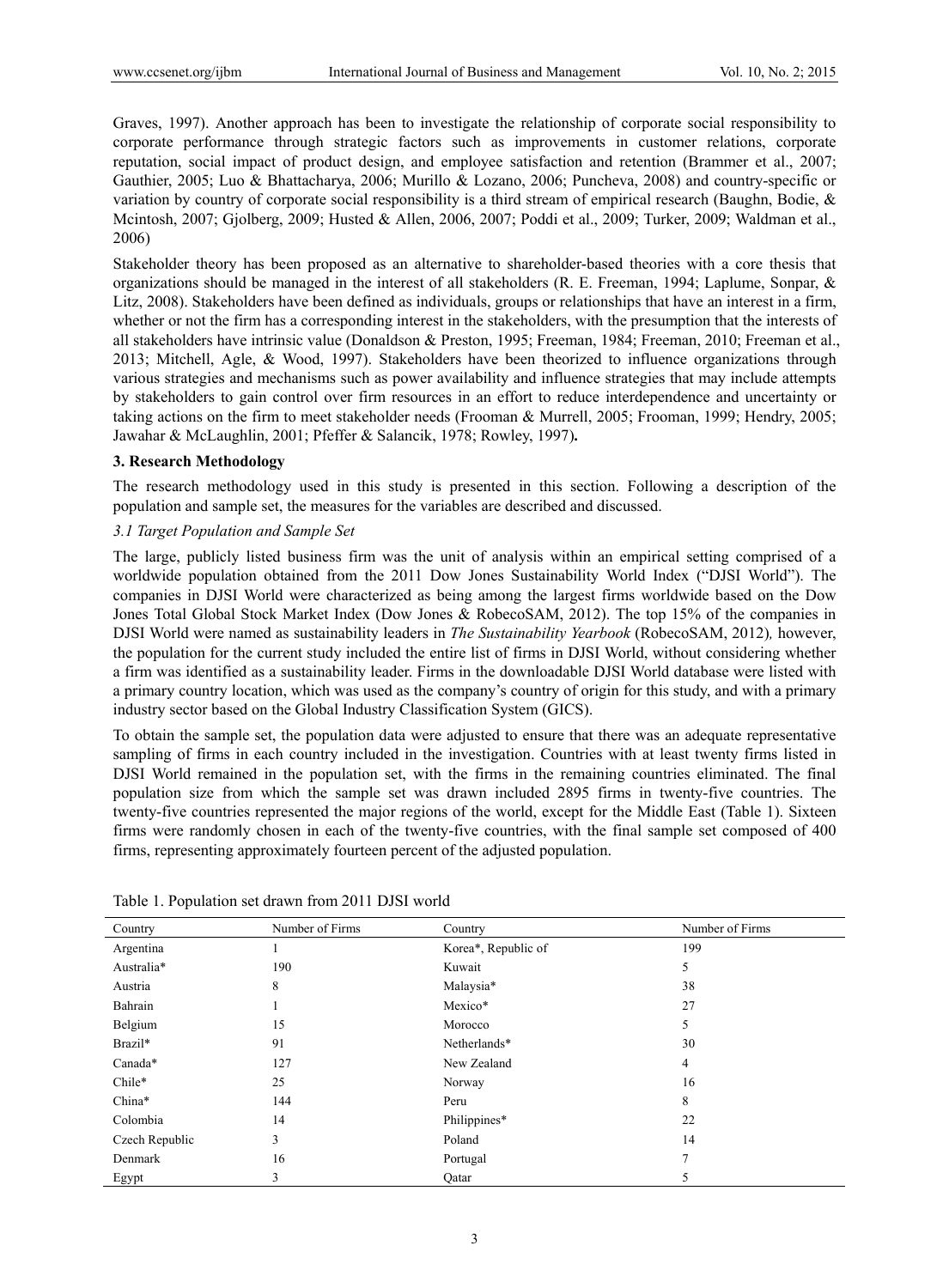| Finland    | 19  | Russia*                  | 33   |  |
|------------|-----|--------------------------|------|--|
| France*    | 83  | Singapore*               | 32   |  |
| Germany*   | 65  | Slovenia                 |      |  |
| Greece     | 2   | South Africa*            | 64   |  |
| Hungary    | 4   | Spain*                   | 30   |  |
| India*     | 85  | Sweden*                  | 46   |  |
| Indonesia* | 29  | Switzerland*             | 53   |  |
| Ireland    | 8   | Thailand*                | 22   |  |
| Israel     | 6   | Turkey                   | 14   |  |
| Italy*     | 29  | <b>UAE</b>               | 3    |  |
| Japan*     | 317 | United Kingdom*          | 179  |  |
|            |     | United States*           | 935  |  |
| Jordan     |     | Total in DJSI World      | 3078 |  |
|            |     | Adjusted Population Set* | 2895 |  |

*Note.* \* Countries that met the population adjustment criterion for having at least 20 firms in DJSI World. All other countries were eliminated for a total of twenty five countries in the adjusted population, consisting of 2,895 firms. Sixteen firms were randomly selected in each of the twenty five countries for sample set of 400 firms.

Source: Company and country data obtained Dow Jones, & RobecoSAM. (2012). Dow Jones sustainability indices: In collaboration with RobecoSAM. Retrieved from http://www.sustainability-indices.com/review/annual-review-2012.jsp

## *3.2 Firm Sustainability Measure*

Firm sustainability, the dependent variable, was defined as the measurable outcome of strategic decisions with respect to engaging in sustainability initiatives. Engagement in sustainability was assumed to be the result of both response to relevant legal requirements and any voluntary strategic initiatives of corporate social responsibility that supported sustainable environmental and social practices.

Firm sustainability was measured using 2011 Bloomberg Environmental, Social, and Governance (ESG) disclosure scores. For purposes of this investigation, companies with higher ESG disclosure scores were measured as having higher levels of firm sustainability. For fiscal year 2011, ESG data from Bloomberg were available for 5,217 companies around the world (Bloomberg, 2011). ESG disclosure scores are defined as intangible, extra-financial measures of valuation risk that are based Bloomberg research that "…integrates material company and industry environmental, social and governance key performance indicators, comprehensive and proprietary fundamentals data, and the insight of the wider Bloomberg Industries analyst team...<for> emerging, long-term sustainability themes that present real risks and opportunities for whole industries and individual companies (Bloomberg, 2013a, 2013b)." ESG data are used increasingly by investors to evaluate a company's ESG management and risk exposure (Bloomberg, 2013a; Sustainalytics, 2014).

ESG disclosure scores were chosen for this study as relatively reliable and comprehensive measures for level of firm engagement in sustainability, after considerable research into other possibilities. Of note, measurement of firm sustainability, and corporate social responsibility generally, is difficult and the availability of direct data is limited. Previous empirical studies of corporate social responsibility and/or sustainability have used various methods including reputation indices; individual indicators such as air pollution measures; content analysis of corporate publications; socially responsible certifications such as ISO certifications; sustainability indices such as the Dow Jones Sustainability World Index, the Domini 400 Social Index, and ESG disclosure scores; and sustainability reports based on emergent standards such as the Global Reporting Initiative (GRI) and the United Nations Global Compact (UNGC) methodologies (Baron, Harjoto, & Jo, 2008; Owen, n.d.; Poddi et al., 2009; Turker, 2009). Many of these data sources have substantial limitations. For example, using data directly from GRI or UNGC reports to measure sustainability performance is limited by the lack of unified social reporting field standards, poor comparability of data across companies, and inconsistency in quality and consistency of company-reported data (Brown, de Jong, & Levy, 2009; GRI, 2011). As representative of level of firm sustainability, ESG disclosure scores are also limited since they are partially computed from company self-reported data. However, pressures for business organizations to be transparent regarding their sustainability efforts and the granular data that is used to calculate ESG disclosure scores lend weight to the measure.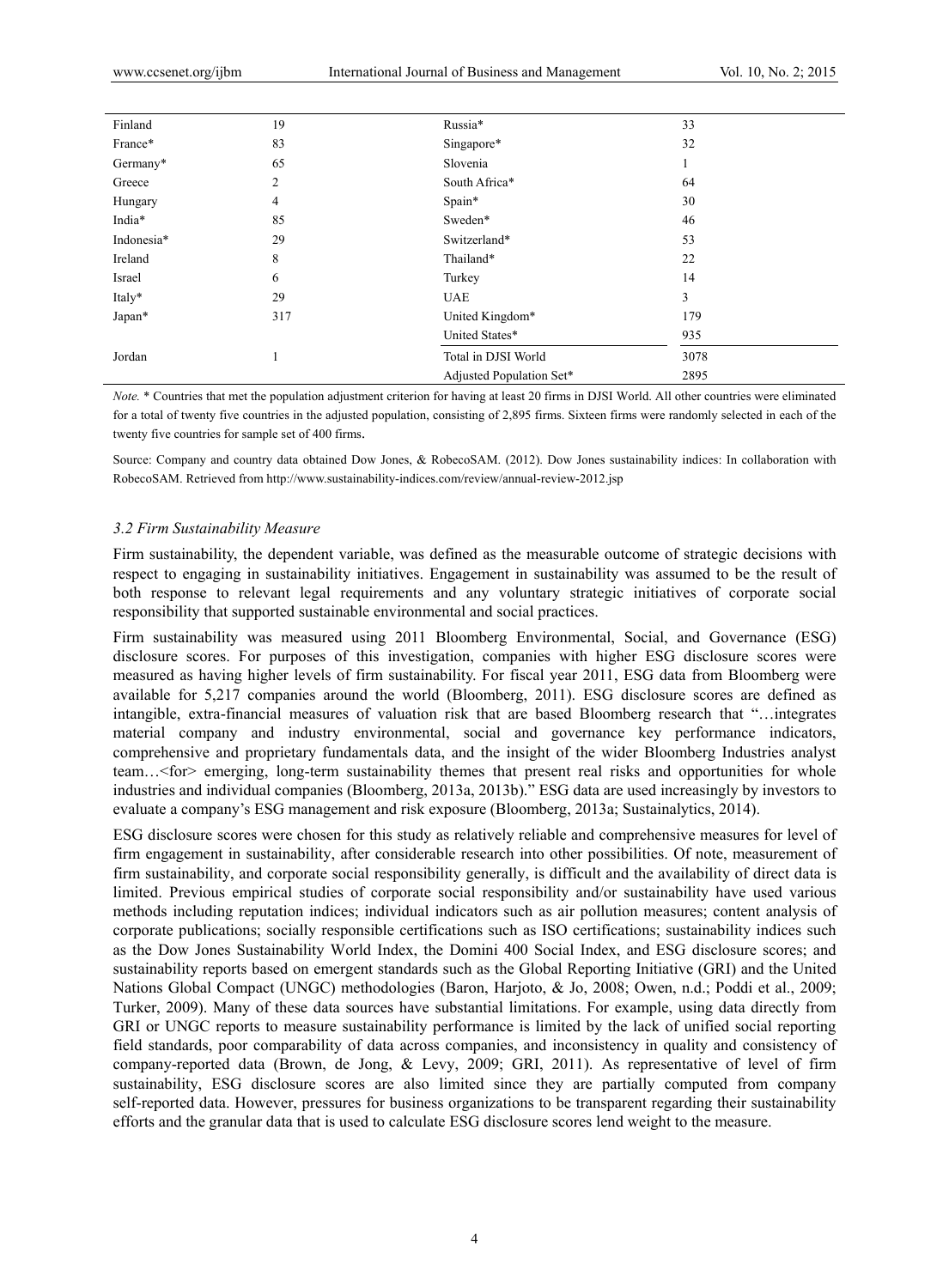## *3.3 Stakeholder Influence Measures*

A major assumption of this study was that the decision-making for a company's engagement in sustainability was organizationally situated primarily in the company's country of origin. Some research has suggested that corporate social actions are often oriented toward the locales in which firm headquarters offices are located (Galaskiewicz, 1997; Guthrie, 2003; Kanter, 1997; McElroy & Siegfried, 1986) and that there is country variation in the practices of corporate social responsibility (Baughn et al., 2007; Galaskiewicz, 1997; Kanter, 1997; McElroy & Siegfried, 1986; Waldman et al., 2006).

There are potentially many types of stakeholders that may influence a firm. Governments and communities are stakeholders to business organizations that may be particularly relevant for sustainability issues. Both have the capacity to influence through an institutional basis and business organizations may be subject to influence by the institutional settings in which they operate as they seek legitimacy within their environments (Dimaggio  $\&$ Powell, 1991; Doh & Guay, 2006; Tolbert & Zucker, 1996). Mitchell et al. (1997) argued that stakeholders should meet at least one of three attributes of *power, legitimacy* and/or *urgency.* French & Raven's (2006) model of bases of power was used to evaluate government and community for the sources of power and legitimacy that may exist.

## 3.3.1 Government Stakeholder Influence

Governments are institutions that are based on formal agreements, such as constitutions, laws and policies and have institutional power to influence social entities (Doh & Guay, 2006; Keim, 2003; North, 1991, 1994). Sustainability actions undertaken by businesses may be based on both legal requirements and/or voluntary efforts. Compliance with laws by a firm, such as meeting pollution control standards or labor condition standards, may depend on the strength of a country's regulatory regime, which vary considerably worldwide (Esty & Porter, 2005). Doh & Guay (2006), for example, found that, compared to the United States, Europe's institutional settings had relatively more advanced awareness and support for corporate social responsibility that influenced not only public policy issues but also corporate strategies. Differences in national government institutional regimes may impact not only legal compliance but also expectations about a firm's responsibilities to society.

Governments as formal institutions may seek access to stakeholder influence through formalized legitimacy and coercive power such as promulgating regulatory requirements, or by incentivizing through reward power such as providing subsidies for firms to engage in sustainable practices. Government stakeholder influence was measured as the strength of the regulatory regime that a firm faced in its country of origin, using data from Esty & Porter's (2005) Environmental Regulatory Regime Index (ERRI). The ERRI was formulated based on factors such as the stringency and sophistication of the regulatory structure, including implementation and enforcement mechanisms; availability of relevant policy-making information; availability of subsidization of natural resources; and the capacity of the environmental institutions (Esty & Porter, 2005). A higher ERRI indicates a stronger governmental regime. Table 2 shows the ERRI statistics for the countries represented in the sample set.

| Country            | <b>ERRI</b> |
|--------------------|-------------|
| Australia          | 1.083       |
| <b>Brazil</b>      | $-0.077$    |
| Canada             | 1.297       |
| Chile              | 0.177       |
| China              | $-0.348$    |
| France             | 1.464       |
| Germany            | 1.522       |
| India              | $-0.759$    |
| Indonesia          | $-0.758$    |
| Italy              | 0.498       |
| Japan              | 1.057       |
| Korea, Republic of | $-0.121$    |
| Malaysia           | $-0.127$    |
| Mexico             | $-0.602$    |
| Netherlands        | 1.747       |
| Philippines        | $-1.014$    |

Table 2. Government stakeholder influence measure: ERRI by country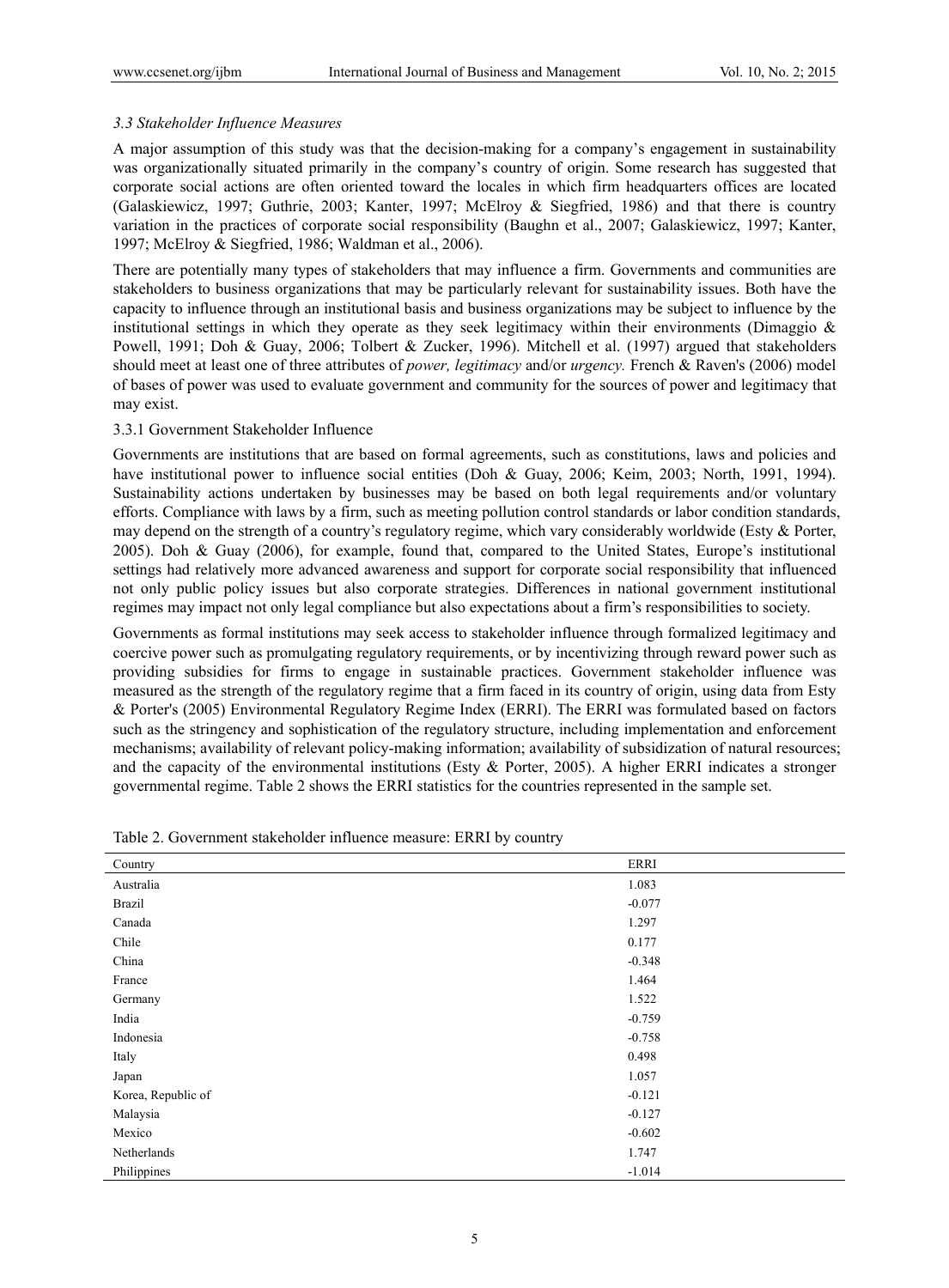| Russia               | $-0.895$ |  |
|----------------------|----------|--|
| Singapore            | 1.771    |  |
| South Africa         | $-0.029$ |  |
| Spain                | 0.437    |  |
| Sweden               | 1.772    |  |
| Switzerland          | 1.631    |  |
| Thailand             | $-0.389$ |  |
| United Kingdom       | 1.185    |  |
| <b>United States</b> | 1.184    |  |

Source: Esty, D. C., & Porter, M. E. (2005). "National environmental performance: An empirical analysis of policy results and determinants." Faculty Scholarshop Series, Paper 430, Table 8, p.418.

#### 3.3.2 Community Stakeholder Influence

Firms are embedded in communities as societal and institutional environments and are subject to the expectations and standards of behaviors created through norms (Logsdon & Yuthas, 1997). Communities are informal institutions based on behavioral norms, culture, beliefs, and/or geographical differences (Doh & Guay, 2006; Keim, 2003; North, 1991, 1994). Values underlying social and cultural norms provide expectations of behavior socially, politically, and economically. Increasingly, there are pressures that businesses can and should have a significant impact on communities and the socioeconomic well-being of the countries in which they do business (Brammer et al., 2007; Campbell, 2007; Cumming, Bettridge, & Toyne, 2005; Margolis & Walsh, 2003) and there are arguments that firms are more likely to pursue broader social benefits beyond profit maximization goals and shareholder value when they feel pressures at the community level (Dimaggio & Powell, 1991; Doh & Guay, 2006; Marquis, Glynn, & Davis, 2007; O'Higgins, 2010; Tolbert & Zucker, 1996; Wilkes, 2005). Communities may be important influences on corporate social action "…because local understandings, norms, and rules can serve as touchstones for legitimizing corporate social action (Marquis et al., 2007, p. 927)." Communities may seek access to stakeholder influence through referent and coercive power and legitimacy through informal institutional social norms and expectations of social behavior.

Community stakeholder influence was measured using country cultural values with respect to sustainability and the national propensity for citizen-based political action obtained from country-level responses to several questions in the World Values Survey (World Values Survey 1981-2008 Official Aggregate v.20090901, 2009., 2009). A composite score was developed from four questions as representative of national cultural values on sustainability and the propensity for citizen-based political action in each applicable country. Figure 1 is a summary of the calculation method used for the composite score.

#### **World Values Survey Questions Used**

Q.V96 Political Action: Signing a Petition

Q.V97 Political Action: Joining in Boycotts

Q.V98 Political Action: Attending Lawful/Peaceful Demonstrations

**Composite Score Calculation Method** 

The composite score for the national community stakeholder influence measure was calculated by averaging the percentage of the population in each country responding *have done or might do* for questions Q.V96, Q.V97, and Q.V98, then averaging that result with the percentage choosing the response *protecting the environment should be given priority, even if it causes slower economic growth and some loss of jobs* for question Q.V104.

(Cronbach's Alpha = .847)

Figure 1. Community stakeholder influence composite score calculation method

Source: World Values Survey 1981-2008 Official Aggregate v.20090901, 2009. World Values Survey Association. Aggregate File Producer: ASEP/JDS, Madrid, http://www.worldvaluessurvey.org/index\_surveys

#### **4. Analysis and Results**

Overall, the results indicated that the hypothesis was supported with medium effect sizes for both government and community stakeholder influences.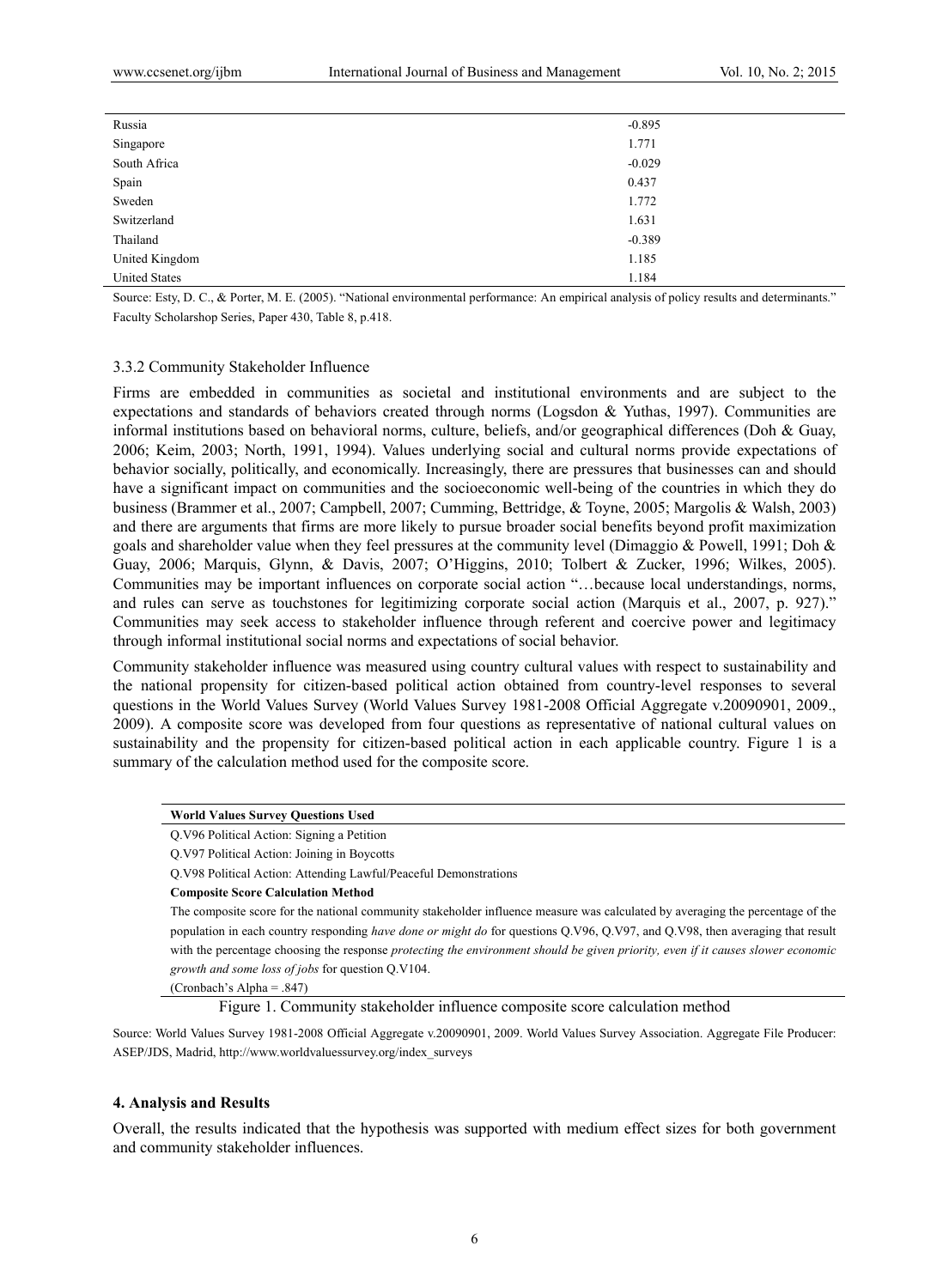## *4.1 Country Variation in Firm Sustainability*

An initial analysis was performed to determine whether there was variation in average levels of company engagement in sustainability, depending on the location of the firm. Results of a one-way ANOVA investigation, illustrated in Figure 2, showed that there were significant differences in firm sustainability when companies were compared by country (F (24, 375) = 5.809,  $p < .000$ ). On average, companies that tended to have the highest firm sustainability were located in developed economies of several European countries and companies that tended to have the lowest firm sustainability were located in developing economies of several countries in Asia and South America. French firms  $(M = 49.03)$  had the highest average level of company engagement in sustainability, which was approximately 210% greater than Malaysian firms  $(M = 15.84)$ , which had the lowest average levels of company engagement in sustainability. Tukey and Games-Howell post-hoc comparisons of the twenty five groups indicated significant differences in firm sustainability between many of the countries. The greatest number of significant pair comparisons were between companies in France and companies in twelve other countries.



Figure 2. Results of country variation for firm engagement in sustainability

*Note*. Numbers indicate the average of the ESG disclosure scores for companies studied in that country.

#### *4.2 Government Stakeholder Influence*

Results from a simple regression analysis indicated that national government stakeholder influence impacted firm sustainability through the strength of a country's governmental institutions, with the tendency of companies located in countries with stronger governmental institutions to have higher levels of sustainability engagement. The results also suggested, however, that there may be an optimal level of government strength for influencing firm sustainability.

The scatter plot shown in Figure 3 indicated that a curvilinear relationship existed between government strength and company engagement in sustainability. Testing for linear and quadratic effects with a multiple regression analysis showed that there was a significant linear effect in the relationship between government stakeholder influence and firm sustainability  $(B_1 = 7.67, SE_1 = 1.618, \beta_1 = 0.385, p < .000$  and also a significant quadratic effect in the relationship (B<sub>2</sub> = -4.219, SE<sub>2</sub> = 1.426,  $\beta_2$  = -0.240, p < .005).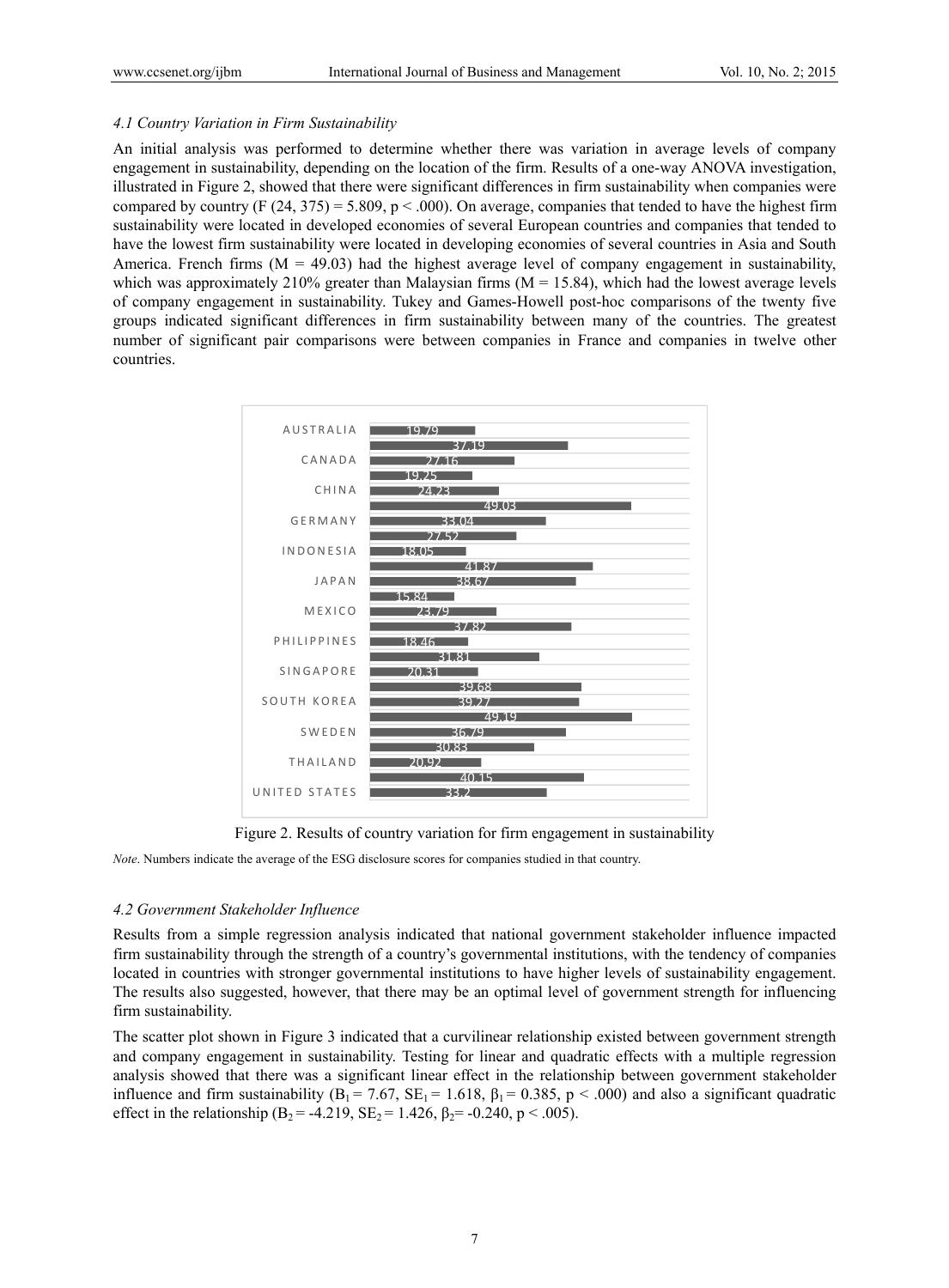

Figure 3. Illustration of curvilinear relationship between government stakeholder influence and firm su ustainability

The significant curvilinear results suggested that firm sustainability increases as the strength of government increases, but only to a certain point. The maximum of the curve occurs when the strength of government institutional power as measured by ERRI is equal to 0.91 ( $x = 0.91$ ,  $y = 38.6$ ), indicating the possibility that the optimal level of influence of government is reached at that point. Continuing to increase the strength of government after this point may have diminishing impact on firm sustainability. Overall, there was a positive correlation between national government stakeholder influence and firm sustainability ( $R^2$  = .058, F (2, 397) = 12.219,  $p < .000$ ), indicating that approximately 6% of the variation in firm sustainability could be explained by national government stakeholder influence, when not controlling for other factors.

Of note, the mean of the sample set for national government stakeholder influence as measured by ERRI was  $0.47$  (M = 0.47, SD = 0.94), indicating that there may be potential opportunities in several of the countries represented in the study for greater government influence on firm sustainability through the strengthening of the regulatory environment as it relates to sustainability.

#### 4.3 National Community Stakeholder Influence

A simple regression analysis showed that there was a significant relationship between national community stakeholder influence and firm sustainability ( $B = 0.297$ ,  $SE = 0.076$ ,  $\beta = 0.201$ ,  $p < .000$ ). The findings suggested that firms with headquarters located in a country with positive supportive norms toward sustainability combined with a propensity for citizen-based political action tended to have higher sustainability engagement. Overall, there was a positive correlation between national community stakeholder influence and firm sustainability ( $\mathbb{R}^2$  = .041, F (1, 366) = 15.451, p < .000), indicating that approximately 4% of the variation of a company's engagement in sustainability could be explained by national community stakeholder influence, when not contro lling for other factors.

### **5. Discuss sion and Reco mmendations s**

Sustainability is currently a high profile topic for businesses, communities and governments. This investigation had goals of providing empirical support for stakeholder theory and for gaining practical insights for business strategy formulation, government policy and community engagement with respect to sustainability. Following is a discussion of the significance and learning regarding the influence factors studied, including thoughts on potential p pathways of inf fluence.

Worldwide interest in sustainability has increased on the back of issues such as climate change, unsafe labor conditions, wealth inequity, and social unrest – issues that frequently transcend national borders. This study showed, however, that there was significant variation in sustainability engagement depending on the country in which a firm's headquarters were located. The medium effect sizes of the impact of stakeholder influences showed that the variation in firm engagement in sustainability could be accounted for by country-specific factors such as governmental strength and community societal norms. As institutions with capabilities to influence business firms, government and community were significant factors in firm engagement in sustainability. Of note, however, the medium effect sizes indicate that there is the potential for improvement in the research model by evaluating additional variables such as the level of economic development, GDP, the technological advancement of a country or other factors.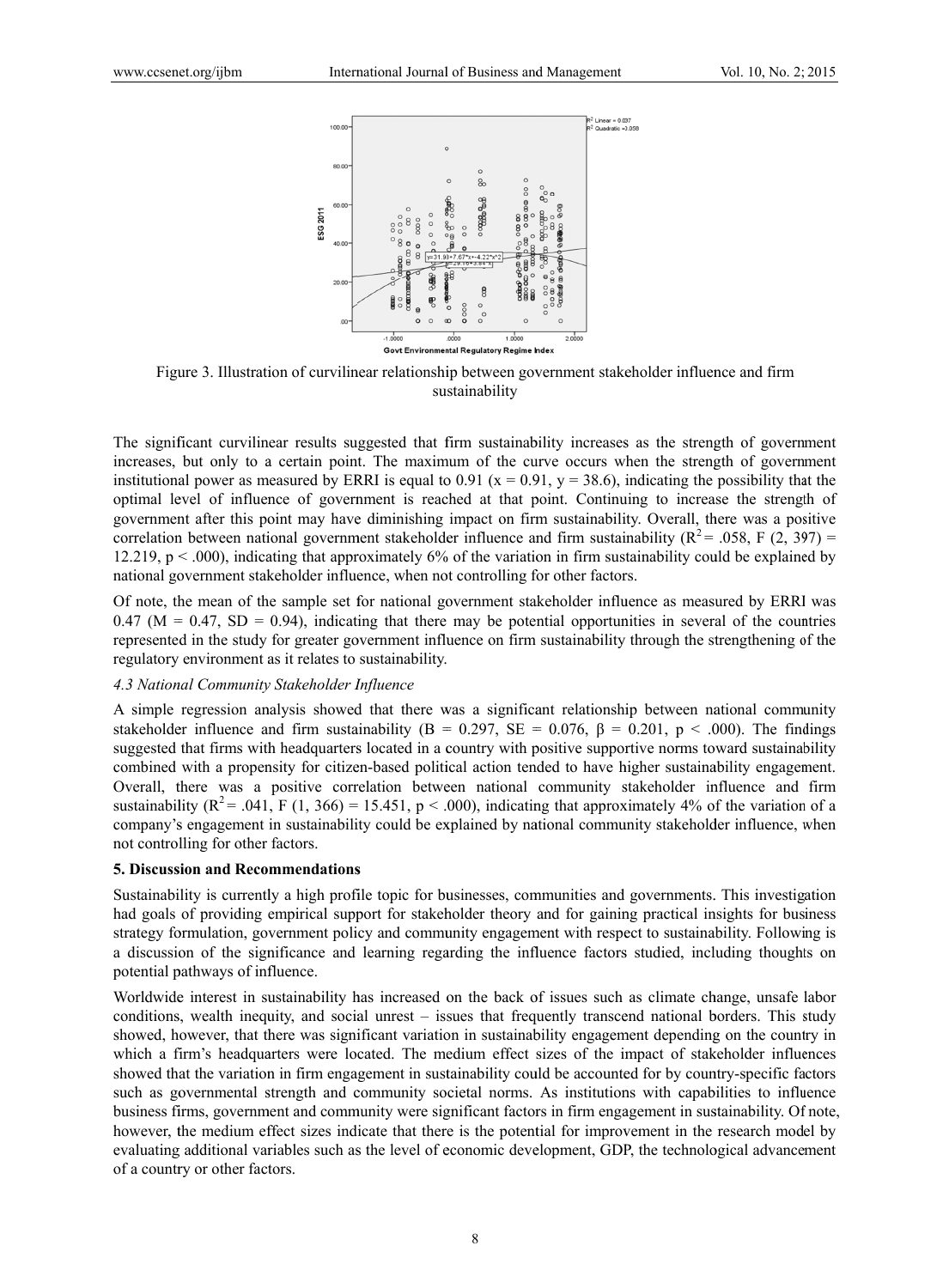Businesses are dependent on government for the ability to legally operate the company. Governments have the power to wield influence through several potential pathways. Coercive power of regulations and compliance mechanisms, such as loss of a business license or payment of fines for non-compliance are potential pathways of influence that may lead a firm to increase sustainability efforts for defensive or reputational reasons. Legal compliance is usually considered a minimal level of firm responsibility but a firm may choose to increase sustainability efforts beyond compliance for reasons as varied as increasing competitive advantage, enhancing the firm's reputation, meeting social pressures to go beyond compliance as a show of responsible corporate citizenship, or as a defensive measure to prevent further increases in the regulatory burden by showing the firm's willingness to take on higher levels of social responsibility through voluntary rather than coercive means. Lax regulatory regimes, on the other hand, may influence firms to ignore or disregard compliance with regulation requirements or to place a low value on sustainability needs, possibly leading to minimization of voluntary socially responsible activities that are beyond mission-critical activities.

Government stakeholder influence was measured using ERRI scores that are based on a complex mix of regulatory and institutional criteria (Esty & Porter, 2005). The measure was useful as a screening mechanism for government stakeholder influence and provided interesting and intriguing results but its complexity does not allow for granular views into the relative importance of regulations compared to subsidies, for example, as key influence factors on firm engagement in sustainability. By using ERRI as a measure, a door has opened for deeper questions on the interplay of the mix of capabilities that governments have at their disposal. Future research dissecting governmental capabilities to study the individual impact of each capability on businesses would potentially provide valuable insights into the relative effectiveness of each as influencers on firm engagement in sustainability. For example, an intriguing research question may be whether the influence on firms is more pronounced using subsidies or through stricter enforcement of regulations. The difficulty will be finding appropriate measures, especially for globally-focused studies.

The results of this study suggested that there may be an optimal level of government strength for influencing firm engagement in sustainability and that increasing government is not necessarily what may be needed. However, the mean ERRI score of the sample set was 0.47 and optimization was reached at ERRI equal to 0.91, indicating that there is potential opportunity for many of the countries studied to increase the effectiveness of government capabilities should greater influence on firm sustainability be desired. Possible actions may include policy improvements in regulatory and compliance standards, increased subsidies for sustainability-related work, or increased private-public partnerships.

Under conditions of strong supportive societal norms for sustainability, firm dependence on the community may be a strong normative pathway of influence that encourages a firm to "do the right thing" with respect to sustainability, including going beyond solely complying with regulations related to sustainability. Businesses depend on communities and societies for approbation, good will, reputation, sales and other business needs.

Societal norms and expectations vary geographically, by country, by region and by local communities and societal norms on a particular topic in combination with citizen-based political action may act as powerful stakeholder influences impacting a firm's behavior, as supported by the results of this study. A higher propensity for citizen-based political action may serve to encourage citizens of the community to actively influence firms to support sustainability. As a practical example, protests and boycotts about labor practices at Nike's contract factories in Indonesia and other countries in the 1990s led to Nike's commitment to improving working conditions in the factories and other initiatives aimed at increasing corporate responsibility in the larger community (Paine, Hsieh, & Adamsons, 2013). Demonstrations, petitions or boycotts of firms to address a sustainability issue may heighten public awareness of a firm's culpability and escalate negative public perceptions regarding a firm. The desire of a firm to protect its reputation and image may provide communities with a significant pathway of influence.

As a significant indicator for firm sustainability, a country's propensity for citizen-based political action supports the notion that community engagement can make a significant difference in how businesses behave, and, more generally, on important societal issues and concerns. An ability to engage in demonstrations, petitions or boycotts was found to be a useful determinant of how business behavior regarding an important societal issue can be influenced.

Although this research project focused solely on the country in which a firm's headquarters are located, the results are indicators of the importance of understanding the cultural milieu of the countries' in which a firm is doing business. Best practices for global business strategy encourage business managers to develop deep understanding of cultural, political, economic, social and technological factors before market entry into a country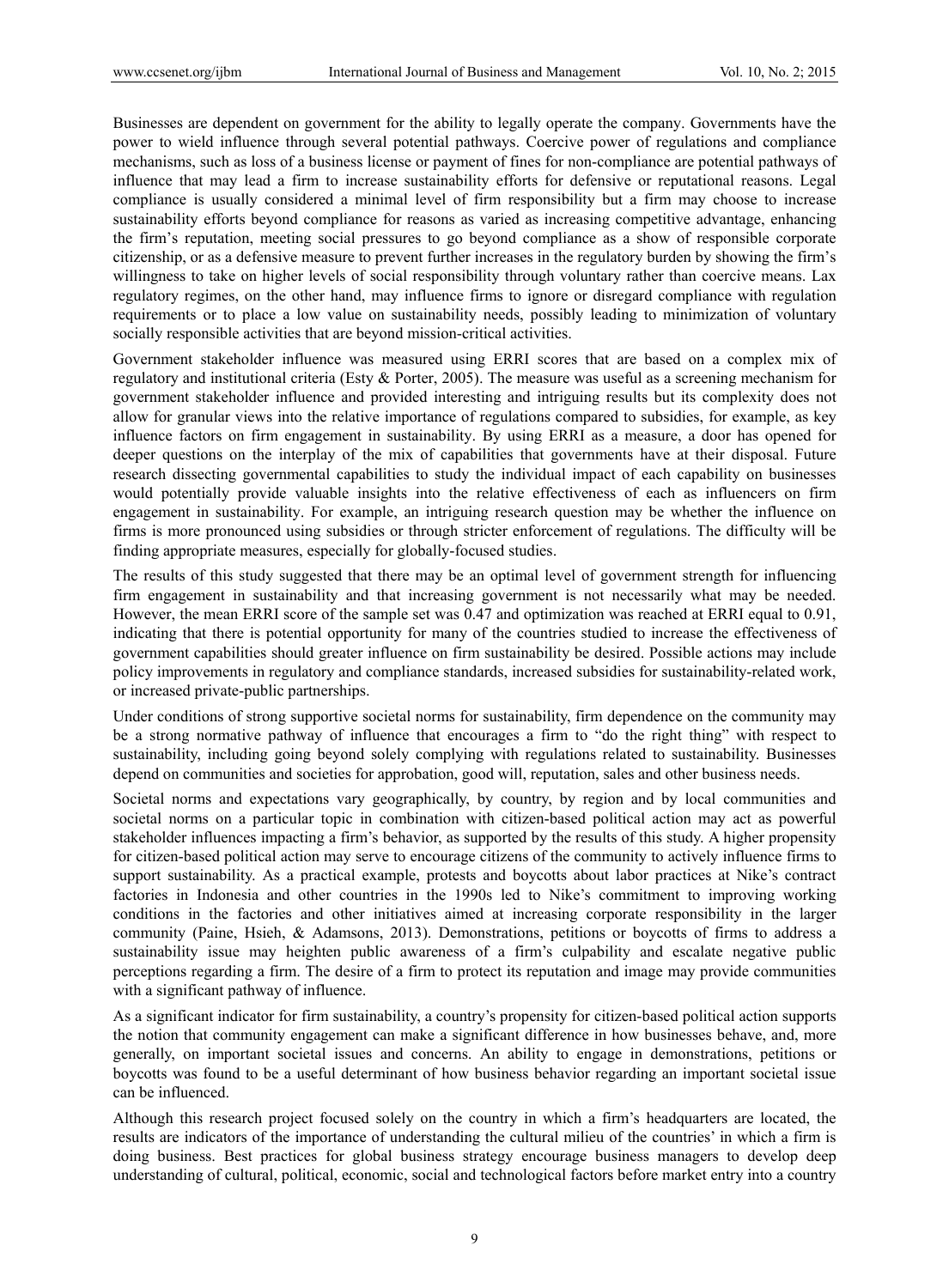outside of domestic borders (Czinkota et al., 2009; Daniels, Radebaugh, & Sullivan, 2011; Deresky, 2008; Peng, 2009; Thomas, 2002). This research supports that view. Because sustainability is a relatively high profile topic in the media that has heightened public awareness through discussions about climate change, human rights and other issues, a firm's due diligence for global strategy should include considerations of local sustainability concerns and issues prior to market entry.

A major assumption and limitation of this study was that the influence of societal norms on a business is most pronounced in the home country or the country in which the firm has its headquarters. Future research investigating the impact of multiple countries in which a firm does business is warranted to develop clearer understanding of the differences in societal pressures that a firm may encounter and that may influence firm sustainability. In addition, delving more deeply into country-specific factors or learning from firms in countries with a tendency toward higher firm sustainability would be a worthwhile research undertaking for the future.

## **References**

- World Summit Outcome. (2005). *Resolution adopted by the General Assembly on 16 September 2005* (pp. 1–38).
- Abbott, W. F., & Monsen, R. J. (1979). On the measurement of corporate social responsibility: Self-reported disclosures as a method of measuring corporate social involvement. *The Academy of Management Journal*, *22*(3), 501–515. http://dx.doi.org/10.2307/255740
- Alexander, G. J., & Buchholz, R. A. (1978). Corporate social responsibility and stock market performance. *Academy of Management Journal*, *21*(3), 479–486. http://dx.doi.org/10.2307/255728
- Aupperle, K. E., Carroll, A. B., & Hatfield, J. D. (1985). An empirical examination of the relationship between corporate social responsibility and profitability. *Academy of Management Journal*, *28*(2), 446–463. http://dx.doi.org/10.2307/256210
- Axelrod, R., Vandeveer, S., & Downie, D. (2011). The global environment: Institutions, law, and policy. *The global environment: Institutions, law, and policy* (3rd ed.). Washington, DC: CQ Press.
- Baldinger, M., & Nothiger, M. (2011). *The sustainability yearbook 2011* (pp. 1–118).
- Baron, D. P., Harjoto, M. A., & Jo, H. (2008). *The economics and politics of corporate social performance* (pp. 1–54).
- Baughn, C. C., Bodie, N. L., & Mcintosh, J. C. (2007). Corporate social and environmental responsibility in Asian countries and other geographical regions. *Corporate Social Responsibility and Environmental Management*, *14*, 189–205. http://dx.doi.org/10.1002/csr.160
- Berman, S. L., Wicks, A. C., Kotha, S., & Jones, T. M. (1999). Does stakeholder orientation matter? The relationship between stakeholder management models and firm financial performance. *Academy of Management Journal*, *42*(5), 488–506. http://dx.doi.org/10.2307/256972
- Bloomberg, L. P. (2011). The sustainability edge: Sustainability update 2011. Retrieved from http://www.bloomberg.com/bcause/content/themes/sustainability-2014/report/BloombergSustReport2011.p df
- Bloomberg, L. P. (2013a). BCAUSE impact report 2013 update. Retrieved from http://www.bloomberg.com/bcause/content/themes/sustainability-2014/report/BloombergSustReport2013.p df#page=15
- Bloomberg, L. P. (2013b). *Look beyond: Bloomberg for environmental, social, governance data*. Bloomberg, L.P. Retrieved from http://www.bloomberg.com
- Blowfield, M. (2005). Corporate social responsibility -The failing discipline and why it matters for international relations. *International Relations*, *19*(2), 173–191. http://dx.doi.org/10.1177/0047117805052812
- Brammer, S., Millington, A., & Rayton, B. (2007). The contribution of corporate social responsibility to organizational commitment. *International Journal of Human Resource Management*, *18*(10), 1701–1719. http://dx.doi.org/10.1080/09585190701570866
- Brown, H. S., de Jong, M., & Levy, D. L. (2009). Building institutions based on information disclosure: lessons from GRI's sustainability reporting. *Journal of Cleaner Production*, *17*, 571–580. http://dx.doi.org/10.1016/j.jclepro.2008.12.009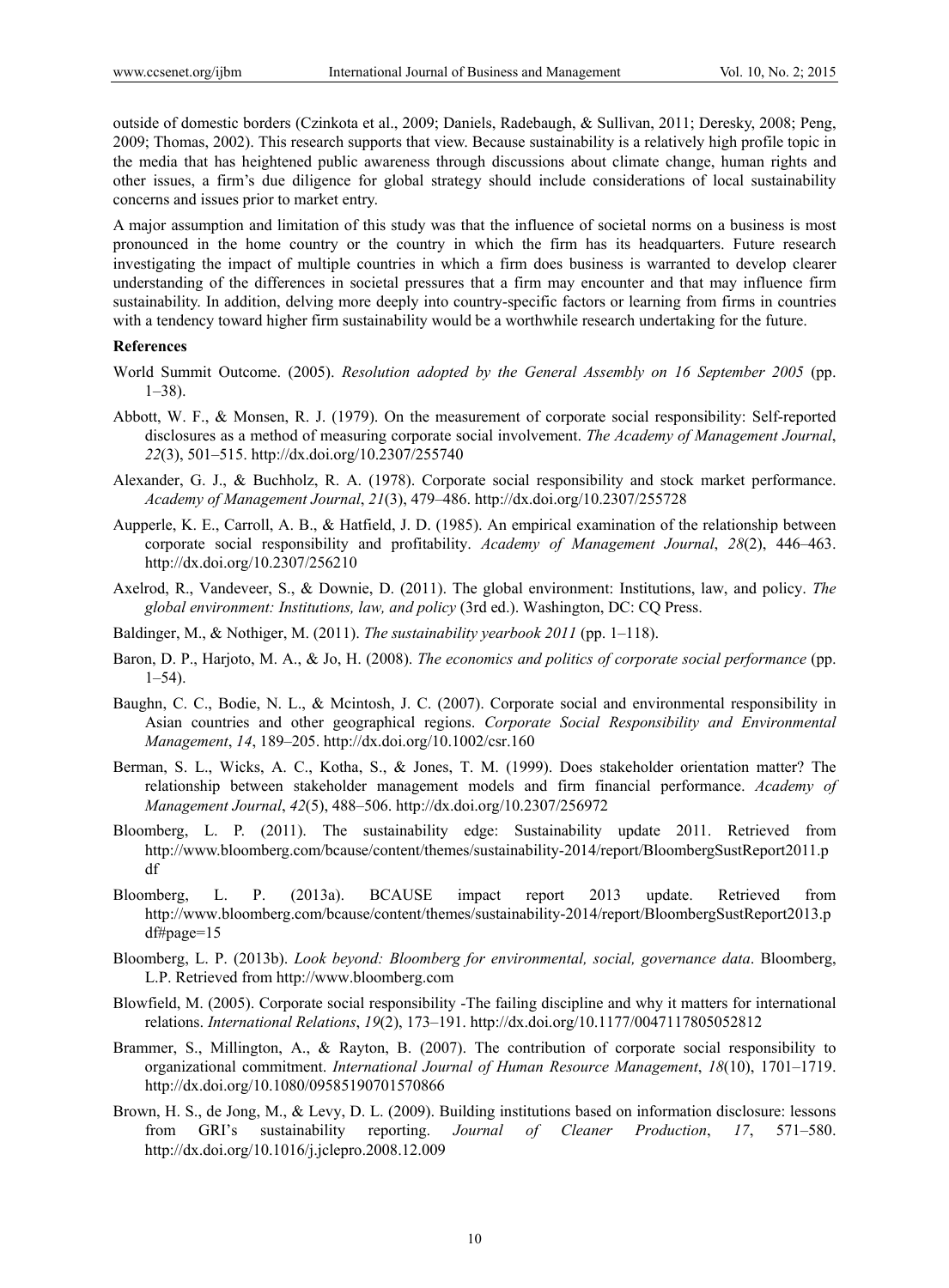- Brundtland, G. H. (1987). *World Commission on Environment and Development*. In Our common future. Oxford: Oxford University Press.
- Campbell, J. L. (2007). Why would corporations behave in socially responsible ways? An institutional theory of corporate social responsibility. *Academy of Management Review*, *32*(3), 946–967. http://dx.doi.org/10.5465/AMR.2007.25275684
- Clarkson, M. B. E. (1995). A stakeholder framework for analyzing and evaluating corporate social performance. *The Academy of Management ReviewManagement*, *20*(1), 92–117.
- Cochran, P. L., & Wood, R. A. (1984). Corporate social responsibility and financial performance. *Academy of Management Journal*, *27*, 42–56. http://dx.doi.org/10.2307/255956
- Coffey, B. S., & Fryxell, G. E. (1991). Institutional ownership of stock and dimensions of corporate social performance: An empirical examination. *Journal of Business Ethics*, *6*, 437–444. http://dx.doi.org/10.1007/BF00382826
- Cumming, J. F., Bettridge, N., & Toyne, P. (2005). Responding to global business critical issues: A source of innovation and transformation for FTSE 350 companies. *Corporate Governance: The International Journal of Effective Board Performance*, *5*(3), 42–51. http://dx.doi.org/10.1108/14720700510604689
- Czinkota, M. R., Ronkainen, I. A., & Moffett, M. H. (2009). *Fundamentals of international business*. Bronxville, NY: Wessex, Inc.
- Daniels, J., Radebaugh, L., & Sullivan, D. (2011). *International business: Environments and operations* (13th ed.). Upper Saddle River, NJ: Prentice Hall.
- De-los-Ángeles Gil-Estallo, M., Giner-de-la-Fuente, F., & Gríful-Miquela, C. (2008). Benchmarking corporate social responsibility within Spanish companies. *International Advances in Economic Research*, *15*(2), 207–225. http://dx.doi.org/10.1007/s11294-008-9190-7
- Deresky, H. (2008). *International management: Managing across borders and culture*. Upper Saddle River, NJ: Pearson.
- Dimaggio, P. J., & Powell, W. W. (1991). *New institutionalism and organizational analysis*. Chicago: University of Chicago Press.
- Doh, J. P., & Guay, T. R. (2006). Corporate social responsibility, public policy , and NGO activism in Europe and the United States: An institutional-stakeholder perspective. *Journal of Management Studies*, *43*(1), 47–73. http://dx.doi.org/10.1111/j.1467-6486.2006.00582.x
- Donaldson, T., & Preston, L. E. (1995). The stakeholder theory of the corporation: Concepts, evidence, and implications. *Academy of Management Review*, *20*(1), 65–91.
- Dow, J., & Robeco, S. A. M. (2012). Dow Jones sustainability indices: In collaboration with RobecoSAM. Retrieved from http://www.sustainability-indices.com/review/annual-review-2012.jsp
- Esty, D. C., & Porter, M. E. (2005). National environmental performance: An empirical analysis of policy results and determinants. *Faculty Scholarshop Series*, *Paper 430*.
- Feiock, R. C., Moon, M. J., & Park, H. J. (2008). Is the world "flat" or "spiky"? Rethinking the governance implications of globalization for economic development. *Public Administration Review*, *68*(1), 1–19. http://dx.doi.org/10.1111/j.1540-6210.2007.00832\_2.x
- Freeman, R. (1984). *Strategic management: A stakeholder approach*. Boston, MA: Pitman.
- Freeman, R. (2010). Managing for stakeholders: Trade-offs or value creation. *Journal of Business Ethics*, *96*, 7–9. http://dx.doi.org/10.1007/s10551-011-0935-5
- Freeman, R., Bowie, N., Wicks, A., Werhane, P., Martin, K., Harrison, J., & Hitt, M. (2013). Managing for stakeholders. *Darden Business Publishing*, (UVA-E-0383), 1–16.
- Freeman, R. E. (1994). The politics of stakeholder theory: Some future directions. *Business Ethics Quarterly*, *4*(4), 409–421. http://dx.doi.org/10.2307/3857340
- French, J. R. P., & Raven, B. (2006). The bases of social power. In J. Pierce & J. Newstrom (Eds.), *Leaders & the leadership process* (4th ed., pp. 146–152). New York, NY: McGraw-Hill.
- Frooman, J. (1999). Stakeholder influence strategies. *The Academy of Management Review*, *24*(2), 191–205.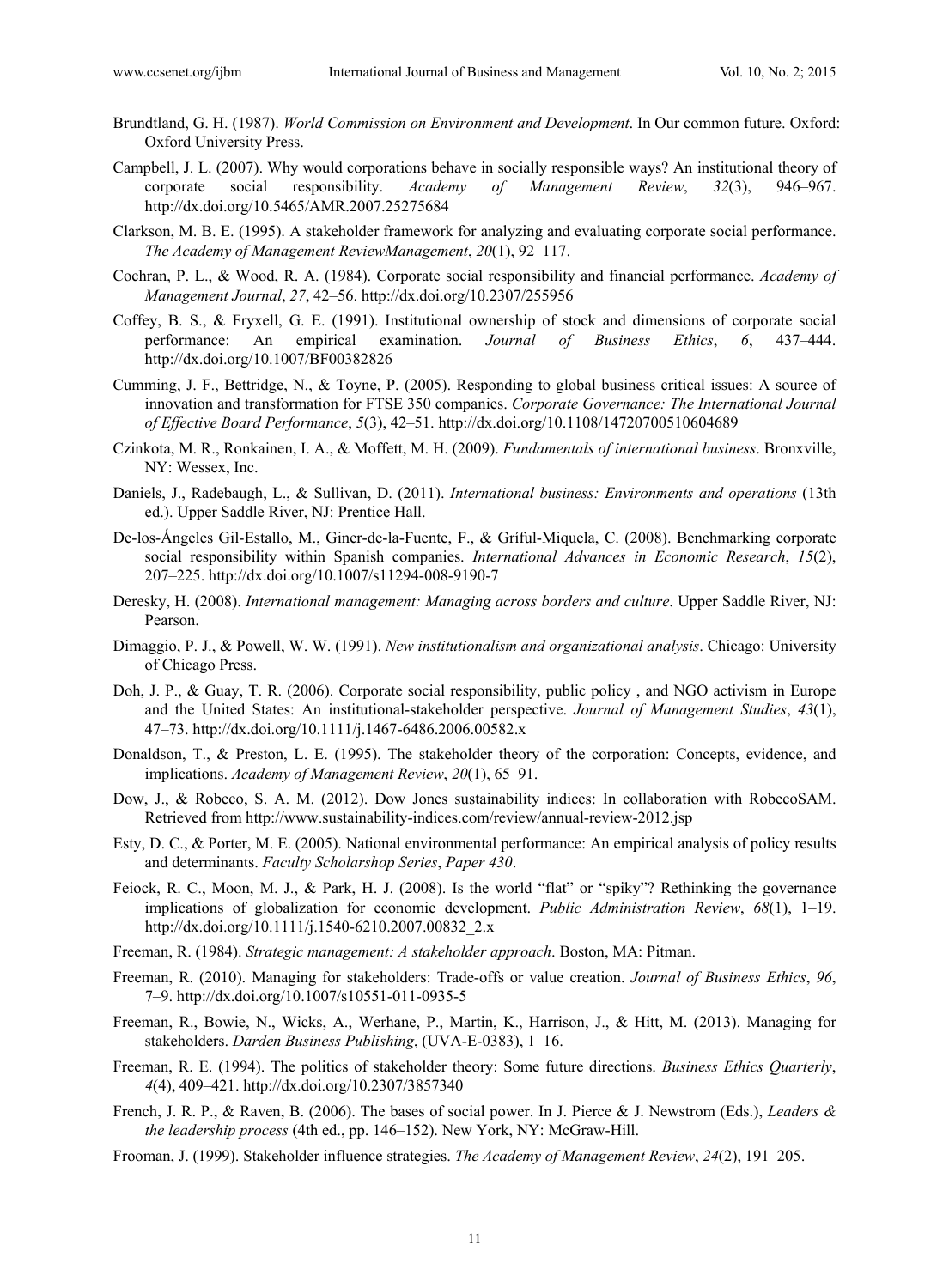- Frooman, J., & Murrell, A. J. (2005). Stakeholder influence strategies: The roles of structural and demographic determinants. *Business & Society*, *44*, 3–31. http://dx.doi.org/10.1177/0007650304273434
- Galaskiewicz, J. (1997). An urban grants economy revisited: Corporate charitable contributions in the Twin Cities, 1979-1981, 1987-1989. *Administrative Science Quarterly*, *42*, 445–471. http://dx.doi.org/10.2307/2393734
- Garcia-Castro, R., Arino, M., & Canela, M. (2010). Does social performance really lead to financial performance? Accounting for endogeneity. *Journal of Business Ethics*, *92*(1), 107–126. http://dx.doi.org/10.1007/s10551-009-0143-8
- Garriga, E., & Mele, D. (2004). Corporate social responsibility theories: Mapping the territory. *Journal of Business Ethics*, *53*, 51–71. http://dx.doi.org/10.1023/B:BUSI.0000039399.90587.34
- Gauthier, C. (2005). Measuring corporate social and environmental performance: The extended life-cycle assessment. *Journal of Business Ethics*, *59*(1/2), 199–206. http://dx.doi.org/10.1007/s10551-005-3416-x
- Gjolberg, M. (2009). Measuring the immeasurable? Constructing an index of CSR practices and CSR performances in 20 countries. *Scandinavian Journal of Management*, *25*(1), 10–22.
- Green, D., & Griffith, M. (2002). Globalization and its discontents. *International Affairs*, *78*(1), 49–68. http://dx.doi.org/10.1111/1468-2346.00238
- GRI. (2011). *Sustainability Reporting Guidelines, 3*(1).
- Griffin, J. J., & Mahon, J. F. (1997). The corporate social performance and corporate financial performance debate. *Business & Society*, *36*(1), 5–31. http://dx.doi.org/10.1177/000765039703600102
- Guthrie, D. (2003). *Survey on corporate-community relations*. New York: Social Sciences Research Council.
- Hendry, J. R. (2005). Stakeholder influence strategies: An empirical exploration. *Journal of Business Ethics*, *61*(1), 79–99. http://dx.doi.org/10.1007/s10551-005-8502-6
- Hillman, A. J., & Keim, G. D. (2001). Shareholder value, stakeholder management, and social issues: What's the bottom line? *Strategic Management Journal*, *22*(2), 125–139. http://dx.doi.org/10.1002/1097-0266(200101)22:2<125::AID-SMJ150>3.0.CO;2-H
- Husted, B. W., & Allen, D. B. (2006). Corporate social responsibility in the multinational enterprise: Strategic and institutional approaches. *Journal of International Business Studies*, *37*(6), 838–847. http://dx.doi.org/10.1057/palgrave.jibs.8400227
- Husted, B. W., & Allen, D. B. (2007). Corporate social strategy in multinational enterprises: Antecedents and value creation. *Journal of Business Ethics*, *74*, 345–361. http://dx.doi.org/10.1007/s10551-007-9511-4
- Jawahar, I. M., & McLaughlin, G. (2001). Toward a descriptive stakeholder theo ry: An organizational life cycle approach. *Academy of Management Review*, *26*(3), 397–414.
- Kanter, R. (1997). *World class: Thriving local in the global economy*. New York: Touchstone Books.
- Keim, G. (2003). Nongovernmental organizations and business-government relations: The importance of institutions. In J. P. Doh & H. Teegen (Eds.), *Globalization and NGOs: Transforming business, governments, and society*. Westport, CT: Praeger.
- KPMG. (2011). *KPMG international survey of corporate responsibility reporting 2011*. Retrieved from http://www.kpmg.com/Global/en/IssuesAndInsights/ArticlesPublications/corporate-responsibility/Documen ts/2011-survey.pdf
- Laplume, A. O., Sonpar, K., & Litz, R. A. (2008). Stakeholder theory: Reviewing a theory that moves us. *Journal of Management*, *34*, 1152–1189. http://dx.doi.org/10.1177/0149206308324322
- Logsdon, J. M., & Yuthas, K. (1997). Corporate social performance, stakeholder orientation, and organizational moral development. *Journal of Business Ethics*, *16*(12/13), 1213–1226. http://dx.doi.org/10.1023/A:1005741931995
- Luo, X., & Bhattacharya, C. B. (2006). Corporate social responsibility, customer satisfaction, and market value. *Journal of Marketing*, *70*, 1–18. http://dx.doi.org/10.1509/jmkg.70.4.1
- Margolis, J. D., & Walsh, J. P. (2003). Misery loves companies: Rethinking social initiatives by business. *Administrative Science Quarterly*, *48*, 268–305. http://dx.doi.org/10.2307/3556659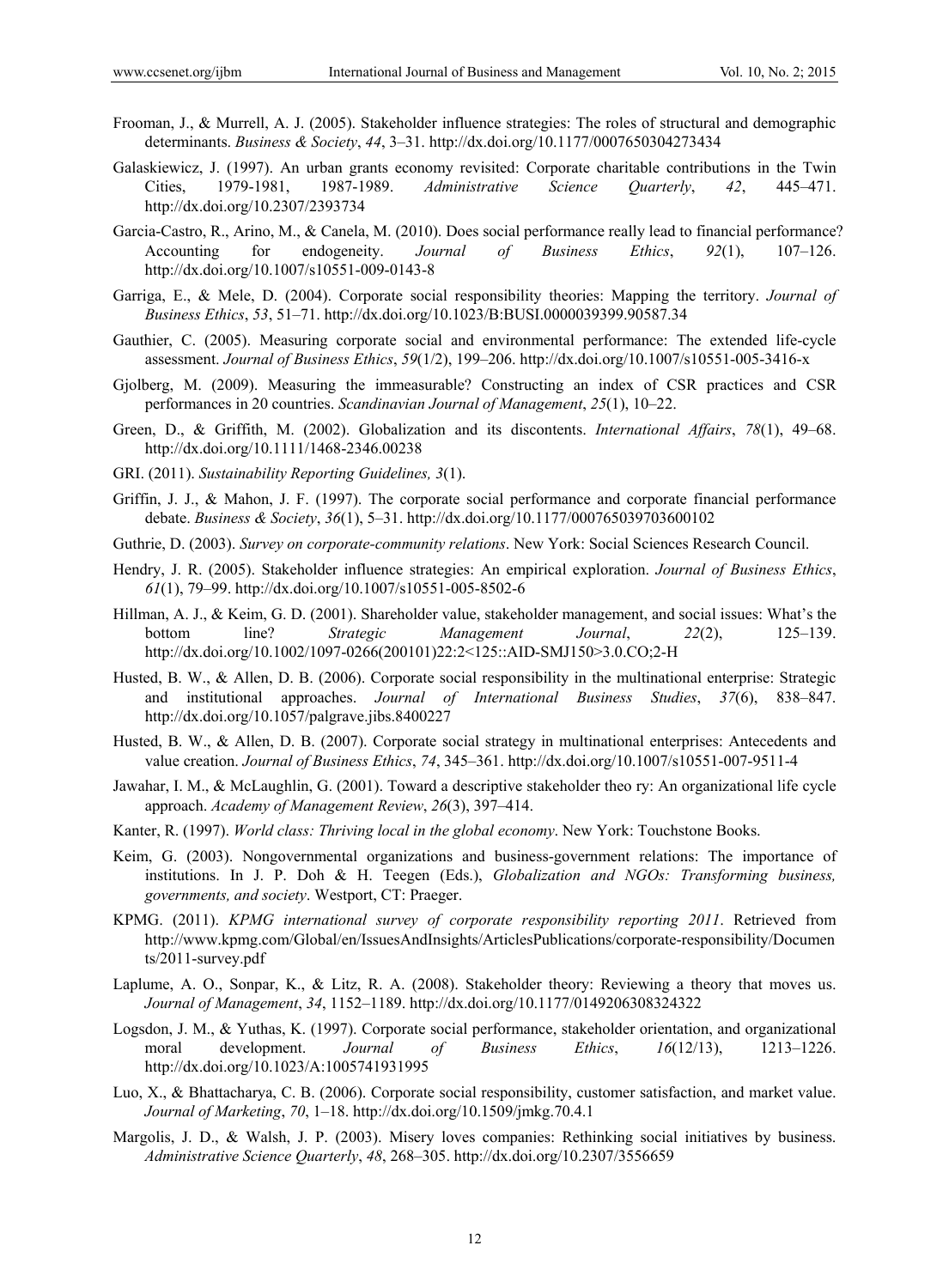- Marquis, C., Glynn, M. A., & Davis, G. F. (2007). Community isomorphism and corporate social action. *Academy of Management Review*, *32*(3), 925–945. http://dx.doi.org/10.5465/AMR.2007.25275683
- McElroy, K. M., & Siegfried, J. J. (1986). The community influence on corporate contributions. *Public Finance Quarterly*, *14*, 394–414.
- McWilliams, A., & Siegel, D. (2000). Corporate social responsibility and financial performance: Correlation or misspecification? *Strategic Management Journal*, *21*, 603–609. http://dx.doi.org/10.1002/(SICI)1097-0266(200005)21:5<603::AID-SMJ101>3.0.CO;2-3
- Mitchell, R. K., Agle, B. R., & Wood, D. J. (1997). Toward a theory of stakeholder identification and salience: Defining the principle of who and what really counts. *Academy of Management Review*, *22*(4), 853–886.
- Murillo, D., & Lozano, J. M. (2006). SMEs and CSR: An approach to CSR in their own words. *Journal of Business Ethics*, *67*, 227–240. http://dx.doi.org/10.1007/s10551-006-9181-7
- North, D. C. (1991). *Institutions, institutional change and economic performance*. Cambridge: Cambridge University Press.
- North, D. C. (1994). Economic performance through time. *The American Economic Review*, *84*, 359–68.
- O'Higgins, E. R. E. (2010). Corporations, civil society, and stakeholders: An organizational conceptualization. *Journal of Business Ethics*, *94*(2), 157–176. http://dx.doi.org/10.1007/s10551-009-0254-2
- Owen, D. L. (n.d.). *Corporate social reporting and stakeholder accountability: The missing link* (No. ISSN 1479-5124) (Vol. 44).
- Paine, L. S., Hsieh, N., & Adamsons, L. (2013). *Governance and sustainability at Nike*. Harvard Business School Publishing.
- Peloza, J. (2009). The challenge of measuring financial impacts from investments in corporate social performance. *Journal of Management*, *35*(6), 1518–1541. http://dx.doi.org/10.1177/0149206309335188
- Peng, M. (2009). *Global strategy* (2nd ed.). Mason, OH: South-Western Cengage.
- Pfeffer, J., & Salancik, G. R. (1978). *The external control of organizations: A resource dependency perspective*. New York, NY: Harper & Row.
- Poddi, L., Vergalli, S., & Mattei, F. (2009). Does corporate social responsibility affect the performance of firms? In *Coalition Theory Network Workshop*. Maastricht, The Netherlands.
- Post, J. E., Preston, L. E., & Sachs, S. (2002). Managing the extended enterprise: The new stakeholder view. *California Management Review*, *45*(1), 6–28. http://dx.doi.org/10.2307/41166151
- Puncheva, P. (2008). The role of corporate reputation in the stakeholder decision-making process. *Business & Society*, *47*(3), 272–290. http://dx.doi.org/10.1177/0007650306297946
- RobecoSAM. (2012). The sustainability yearbook. Retrieved from http://www.robecosam.com/en/sustainability-insights/library/the-sustainability-yearbook.jsp
- Roman, R., Hayibor, S., & Agle, B. R. (1999). The relationship between social and financial performance. *Business & Society*, *38*(1), 109–125. http://dx.doi.org/10.1177/000765039903800105
- Rowley, T. J. (1997). Moving beyond dyadic ties: A network theory of stakeholder influences. *Academy of Management Review*, *22*(4), 887–910.
- Sustainalytics. (2014). Sustainalytics ESG research now available on Bloomberg. Retrieved from http://www.sustainalytics.com/sustainalytics-esg-research-now-available-bloomberg
- Thomas, D. C. (2002). *Essentials of international management*. Thousand Oaks, CA: Sage Publications.
- Tichy, N. M., McGill, A. R., & St. Clair, L. (1997). *Corporate Global Citizenship*. San Francisco: The New Lexington Press.
- Tolbert, P. S., & Zucker, L. G. (1996). The institutionalization of institutional theory. In S. R. Clegg, C. Hardy, & W. R. Norde (Eds.), *A handbook of organizational studies*. London: Sage Publications.
- Tullis, P. (2011, March). Bloomberg's push for corporate sustainability: Why Bloomberg broke into the business of measuring other companies' good deeds. *Fast Company*. Retrieved from http://www.fastcompany.com/1739782/bloombergs-push-corporate-sustainability